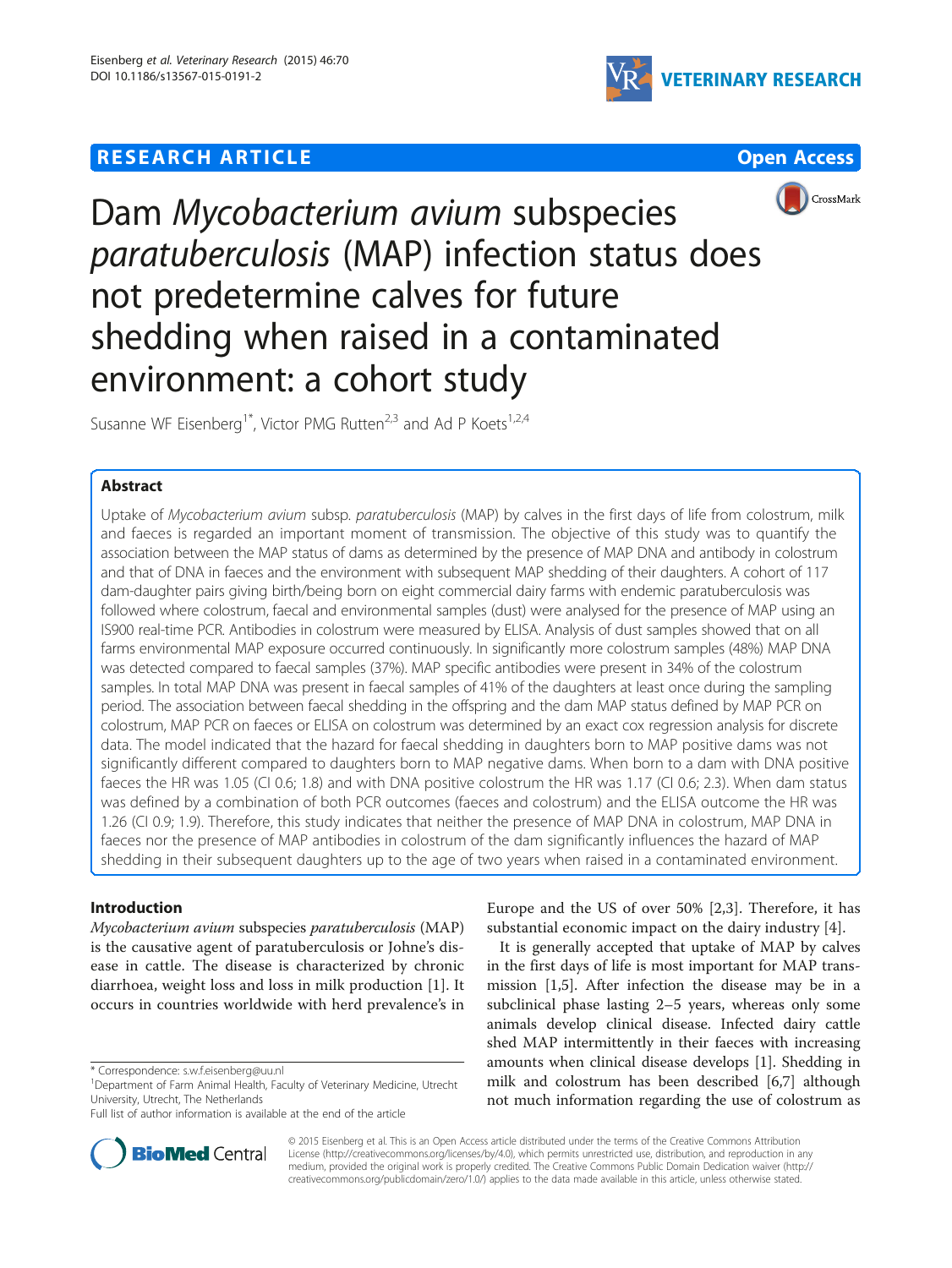a substrate for MAP diagnostics is present [\[8](#page-7-0)]. Calves born to MAP positive dams have a higher infection risk due to the possibility of in-utero transmission [[9\]](#page-7-0) but also due to contact with infectious faeces and uptake of infectious colostrum at parturition [\[10-12](#page-7-0)]. Therefore, control programs are not only built on removing testpositive cows but do also emphasize calf hygiene measures such as separation of dam, calf directly after parturition and feeding colostrum of a single MAP negative dam and removal of calves born to MAP positive cows [[13-16](#page-7-0)]. However, paired dam-daughter data supporting the general opinion of the higher MAP infection risk of calves born to MAP positive dams is scarce. In addition, due to the long incubation period of disease and the low sensitivity of available tests in early disease it is hard to differentiate between pre- and postnatal transmission. Two studies described a decrease in infection risk when feeding colostrum-replacer or pasteurized colostrum to calves implying that raw colostrum could be considered a source of MAP infection [\[11,12](#page-7-0)]. In contrast, two studies that followed-up calves after MAP exposure which was defined as "dam faecal culture positive" or "administered PCR positive colostrum" respectively did not reveal an increased infection risk for calves born to MAP positive dams [[17,18\]](#page-7-0). However, a retrospective study identified a higher risk for cows to be ELISA positive when their dams were ELISA positive as well [[10](#page-7-0)].

The main objective of this study was to investigate the association between dam MAP status, and subsequent shedding of MAP of daughters born to these dams without differentiating between pre- and postnatal transmission. Three risk factors were examined in this study. The MAP status of the dam determined by immunological and microbiological diagnostic assays at calving. As second risk factor the quality of dam's colostrum as administered to the calves during the first 24 h of life was evaluated. Colostrum quality was defined by the quantity of immunoglobulins, the presence of MAP specific immunoglobulins and the presence of MAP DNA. Apart from the MAP specific aspects of colostrum quality, the quantity of immunoglobulins in colostrum is an important factor in calf growth and morbidity during rearing [[19\]](#page-7-0) and quality differences may therefore be a potential confounder in determining the risk of MAP infection. As a third risk factor MAP exposure around calving and during the follow-up period was monitored using environmental sampling.

## Materials and methods

## Study design

In this cohort study eight farms with a known MAP history defined by either the Intensive Paratuberculosis Program ( $n = 3$ ) or the Bulk Milk Quality Assurance Program (BMQAP,  $n = 5$ ) were enrolled [\[20,21](#page-7-0)]. Farms were

situated in Friesland, a province in the north of the Netherlands. The initial within-farm paratuberculosis prevalence was estimated by MAP milk ELISA in the first month of the study. The study population consisted of all dams giving birth to female calves between October 2009 and March 2010 on these farms and their heifer calves. Farmers were instructed to sample colostrum as it was administered to the calf and to collect rectal faecal samples of dams at parturition using sterile sampling materials supplied. Samples were stored at −20 °C until transport to the Faculty of Veterinary Medicine (Utrecht, The Netherlands) at the next farm visit with a maximum time to collection of four weeks. Information regarding age at birth and parity was collected as well. In autumn 2011 and 2012 at approximately one and two years of age faecal samples of all enrolled heifer calves still present on the farms were collected. Additionally, these farms were enrolled in an intensive MAP surveillance scheme and were visited every 4–6 weeks for a 2-year period. During that time, environmental dust samples as a proxy for environmental MAP exposure were collected.

### Animals

Cows were separated from the dry cow herd several days before the expected parturition into a calving pen where cows were housed individually. Farmers checked for giving birth at least 4 times a day. The calf was separated shortly after parturition with a maximum time span of six hours. Before separation colostrum was collected to feed to the calf. The pen was cleaned in between calvings by removing faecal contaminated bedding material. Calves were housed in individual pens for the first two weeks of life. Subsequently they were transferred into group pens with age differences per group of three months maximum. Dust samples were collected in the all dairy and young stock barns. Detailed information about dust sampling, farm layout and basic farm characteristics has been published previously [\[22,23\]](#page-7-0). In short, dust samples were collected using electrostatic dust collectors (EDC) that were replaced at every farm visit. Electrostatic microfiber wipes (Zeeman, Alphen a/d Rijn, The Netherlands) were used as EDC and at each farm six dust collectors were installed at fixed locations in dairy and young stock housings. Sampling locations were two meters above the floor to assure only settled dust was collected, cows could not reach them and therefor destruction was prevented and interference with routine management actions of the farmers was avoided. Environmental dust samples, colostrum and faecal samples were subsequently stored at −20 °C until further analysis.

Dam MAP status was defined by the outcome of the colostrum PCR (" $PCR_{col}$ "), the outcome of the colostrum ELISA (" $AB_{col}$ ") and the outcome of the faeces PCR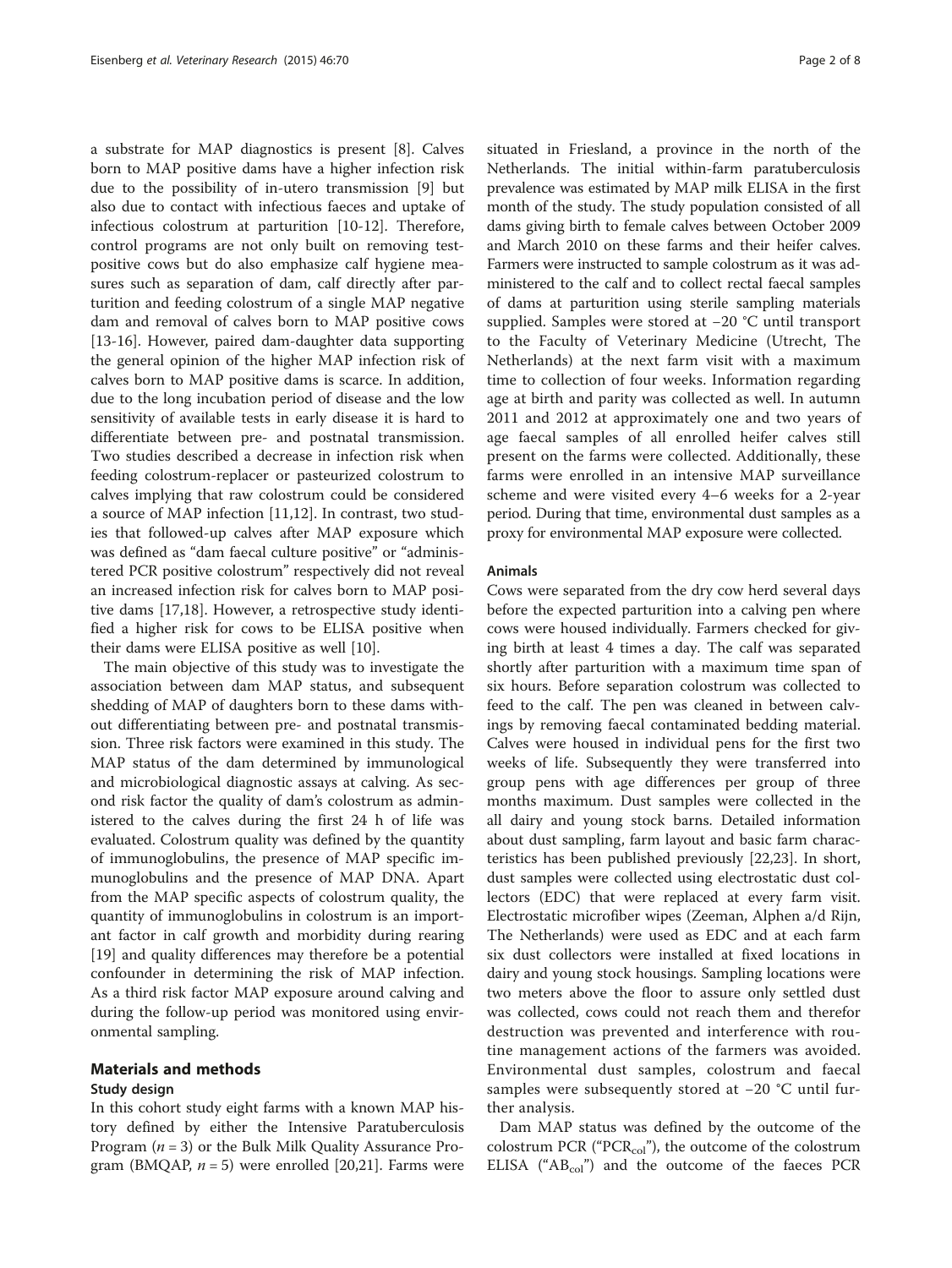("PCRfaeces"). Environmental MAP exposure was estimated by the number of MAP positive EDC's collected during the whole study period. Faecal shedding of calves was established when MAP DNA was detected by the IS900 PCR in at least one of the two faecal samples collected (status 1), all others were marked as MAP test negative (status 0).

#### Determination of [Immunoglobulin] of colostrum

Samples were centrifuged at  $2500 g$  (Beckman Allegra X12-R Centrifuge) for 10 min to remove the milk fat content. Commercial Bovine Ig quantitation kits were used (Bethyl Laboratories, Inc, USA) according to instructions provided by the manufacturer. In short, samples were diluted 1:300 000 for IgG and IgG1 analysis and 1:30 000 for IgG2, IgM and IgA analysis after testing dilution rows. Quantitative determination of the immunoglobulin concentrations were performed for IgG heavy chain, IgG1, IgG2, IgA and IgM. The ELISAs were performed in duplicate in 96-wells plates (Costar 9018, Certified high binding-96 wells plate), with a duplicate reference row on each plate. Differences between duplicates of <10% were accepted and ELISA backgrounds were subtracted from the absorbance. Nonspecific binding to the 96-wells plate was blocked using a commercially available blocking reagent ("Blocking reagent for ELISA", Roche Diagnostics GmbH, Germany). Horseradish peroxidase (HRP) conjugated antibodies were used as capture antibodies and tetramethylbenzidine (TMB) for substrate and  $H_2SO_4$  for stopping reaction. Absorbance was measured with a Thermo Scientific Multiscan FC at 450 nm. The reference plot was performed by Log-transforming of the reference concentration as well as the absorbance. For accurately converting sample absorbance to immunoglobulin concentration, a linear reference plot with a R2 > 0.98 was performed for each plate.

## ELISA on colostrum and milk samples

Colostrum and milk samples were analysed for the presence of MAP antibodies using the Pourquier ELISA (IDEXX Europe B.V., Hoofddorp, The Netherlands) according to the manufacturers manual. To determine if colostrum and milk samples were ELISA-positive, a sample-to-positive (S/P) ratio of 40 was used as a cut-off value as recommended by the manufacturer.

## MAP IS900 real-time PCR on faeces and colostrum

Nucleic acid present in colostrum and faecal samples was isolated using the MagMAX™ Total Nucleic Acid Isolation Kit (AmbionH MagMAX™ Total Nucleic Acid Isolation Kit, Applied Biosystems, Foster City, CA, USA) according to manufacturer's instruction. For nucleic acid extraction 0.3 gram of faeces and 0.3 mL of colostrum were used. Isolated nucleic acid was screened for the presence of MAP DNA using an IS900 real-time PCR with a program with 45 cycles using a probe described previously [\[24](#page-7-0)].

#### MAP presence in dust samples

The EDC were treated for dust preparation as described before and MAP detection was performed using a liquid culture technique, according to the protocol for para-JEM automated MAP culturing provided by TREK Diagnostic Systems (Cleveland, OH, USA) [\[23\]](#page-7-0). In short, all samples were incubated for 42 days regardless of a positive signal before day 42 and were subsequently tested by IS900 real-time PCR with a program with 45 cycles to confirm the presence of MAP DNA. Samples were designated "viable MAP positive" if the PCR showed a positive signal. The results of the EDC analysis were expressed dichotomously  $(1 = \text{viable MAP positive}; 0 = \text{viable MAP}$ negative).

### Statistical analysis

Descriptive statistics, summarizing test results and animal characteristics as well as data analysis were performed using IBM SPSS 20 (IBM Corp., Armonk, NY, USA).

Outcomes of  $PCR_{col}$  and  $PCR_{faces}$  and loss of followup between exposed and unexposed daughters were compared by χ2 statistics. Ig concentrations between MAP IS900 PCR positive and negative colostrum samples were compared using a Students t-test. Numbers of positive EDC's per farm were compared with one way ANOVA. To investigate the association between MAP test positivity of daughters up to the age of 2 years and the point MAP exposure by their dams at parturition an exact cox regression model for discrete data was performed using R statistical software (version 3.1.2, R Foundation for Statistical Computing, Vienna, Austria). The following equation was fitted:  $H(t) = H_0(t)x \exp(b_1X_1 +$  $b_2X_2 + v_1$ ) where H<sub>0</sub>(t) is the baseline hazard for heifers to become MAP shedders,  $b_1$  is the coefficient for MAP exposure,  $b_2$  is the coefficient for "parity" and  $v_1$  represents the log-frailty of factor herd. In different runs of the model three MAP exposure variables were studied being exposure to PCR positive colostrum (Yes/No), to PCR positive faeces (Yes/No) and a combination of both PCR outcomes with the ELISA result (Yes/No). Confidence intervals (CI) of HR are presented as 95% CI. For the combined test result a dam was considered negative when all tests were negative, in all other cases the dam was classified positive (parallel interpretation of test results). Differences with  $p < 0.05$  were considered statistically significant.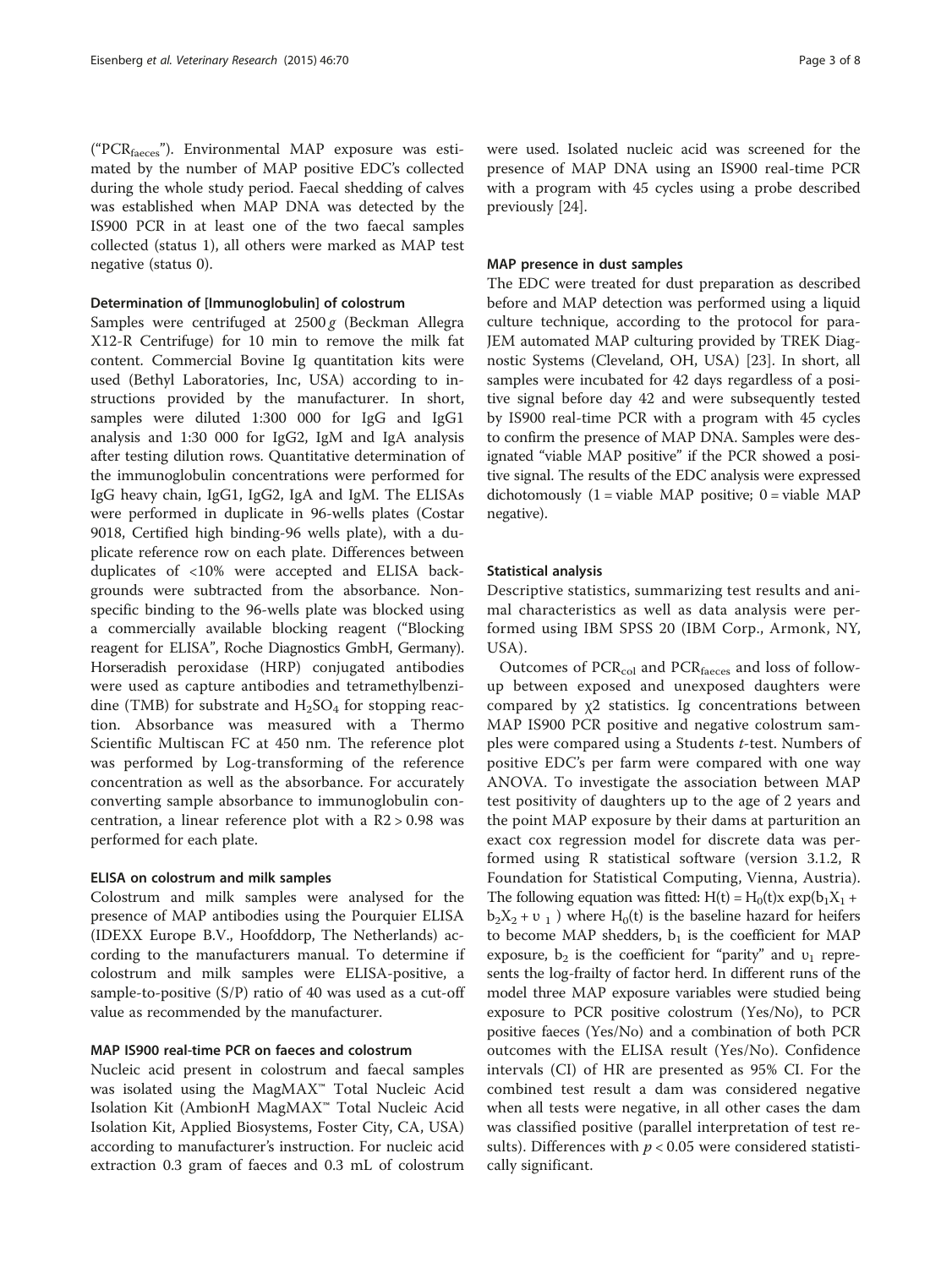## Results

## Farms

Farms enrolled had between 79 and 137 cows (median 84) during the first study month. The rolling year average of milk production of the herds varied between 7028–10 354 kg/cow (median 8869). The estimated within-farm MAP prevalence based on milk ELISA outcome at that time varied between 0 and 16% (median 4.5%). During the 6 month intake period a total of 129 heifer calves were born. In total 117 "dam- daughter" pairs were analysed. In the first year of the study 12 daughters were lost to follow-up (8 exposed/4 unexposed) and at the second follow-up sampling 9 animals were lost to follow-up (5 exposed/4 unexposed). No significant difference of loss to follow-up between exposed and unexposed daughters was identified. All lost to follow-up daughters died or were culled for various reasons unrelated to paratuberculosis according to the farmers statement.

## Dams

None of the dams enrolled in the study showed any clinical signs of Johne's disease such as diarrhoea, weight loss or oedema. MAP prevalence of the 117 enrolled dams determined by milk ELISA was 11%. Of all colostrum samples analysed 48% (56/117) were MAP IS900 PCR positive, whereas 34% (39/117) contained MAP specific antibodies (Table 1). Cows with IS900 PCR positive colostrum had similar quality colostrum in terms of total IgG concentration (IgGt) and IgG1, IgG2, IgA and IgM concentrations (Figure [1\)](#page-4-0), compared to cows with IS900 PCR negative colostrum.

Table 1 Descriptive statistics regarding dam characteristics at parturition enrolled in this study

|                |            | All tests negative Colostrum Faeces EDC |                |            |     |           |            |
|----------------|------------|-----------------------------------------|----------------|------------|-----|-----------|------------|
| Farm           | $\sqrt{n}$ |                                         | <b>ELISA</b>   | <b>PCR</b> | PCR | Collected | <b>PCR</b> |
| 1              | 10         | 1                                       | $\overline{4}$ | 4          | 6   | 126       | 38         |
| 2              | 23         | 10                                      | 8              | 9          | 1   | 150       | 11         |
| 3              | 16         | 5                                       | $\overline{4}$ | 9          | 2   | 150       | 12         |
| $\overline{4}$ | 14         | 0                                       | 6              | 12         | 7   | 144       | 44         |
| 5              | 12         | 1                                       | 7              | 6          | 3   | 132       | 15         |
| 6              | 14         | 5                                       | 5              | 5          | 1   | 150       | 4          |
| 7              | 12         | 2                                       | 3              | 3          | 8   | 144       | 30         |
| 8              | 16         | 4                                       | $\mathfrak{D}$ | 2          | 10  | 138       | 6          |
| <b>Total</b>   | 117        | 28                                      | 39             | $56*$      | 43* | 1134      | 160        |
| $\%$           |            | 24                                      | 34             | 48         | 37  |           |            |

Overview of status of dams which gave birth to a heifer- (calf) enrolled in this study per farm and the results of the Mycobacterium avium subspecies paratuberculosis (MAP) IS900 PCR on colostrum, faecal and dust samples, the results of the MAP ELISA on colostrum samples and the agreement of the test results. n: Number of dams.

 $*$ *p* < 0.05.

Concurrent presence of MAP DNA and antibodies could only be detected in colostrum of 16% (19/117) of the dams. Presence of MAP DNA in faeces occurred in 37% (43/117) of the dams on the day of calving whereas 19% (22/117) of the dams had MAP IS900 PCR positive colostrum and faeces. Significantly more dams tested positive for MAP IS900 PCR in colostrum as compared to faecal matter ( $p = 0.032$ ). Faecal PCR and colostrum ELISA were both positive in 11% (13/117) of the tested dams. Finally, in 3% (4/117) of the dams all three tests showed a positive result. Overall (all tests combined) 76% (89/117) of the dams were positive in one or more MAP specific diagnostic assays on the day of parturition. Consequently, 24% (28/117) of the dams was negative in all applied paratuberculosis diagnostic tests.

## **Daughters**

As outlined in detail in Table [2,](#page-4-0) of the 117 daughters enrolled in this study 66% (77/117) were exposed to MAP DNA at parturition, either through presence in faeces of the dam (18%; 21/117), through MAP IS900 positive colostrum (29%; 34/117) or both (19%; 22/117) (Table [2](#page-4-0)). Colostrum containing MAP antibodies was administered to 33% (39/117) of the heifer calves. In 15% (18/117) of the cases calves were fed colostrum which was MAP antibody and DNA positive whereas 18% (21/117) of the calves were fed colostrum which contained only MAP antibodies. Four animals (3%) were fed MAP DNA and antibodies in colostrum and were potentially exposed to MAP through IS900 PCR positive faeces at the same time. MAP IS900 PCR positive colostrum was administered to 48% (56/117) of the calves.

Of the 56 calves which received MAP IS900 PCR positive colostrum 32% (18/56) tested positive for MAP after the 2 year follow-up. After 2 years follow-up 35 daughters were identified as MAP positive by MAP shedding. MAP positive heifers were born to dams in all MAP test combinations varying from 36% (10/28) positive calves born to dams negative in all three tests up to 75% (3/4) positive calves born to dams with positive outcomes in all three tests.

## Environmental dust samples

During the two year period dust was sampled at 23 (SD2) farm visits. During the whole study period on average 141 (SD 9) dust samples were collected per farm. MAP positive EDC's per monthly farm visit varied between 0–5 (out of 6). Summarized over the whole sampling period MAP positive EDC's per farm varied between 4 and 44. Total numbers of MAP DNA positive dust samples collected per farm over the 2 year period varied significantly from each other ( $p < 0.05$ ). More detailed information about EDC outcome has been published previously [\[22](#page-7-0)].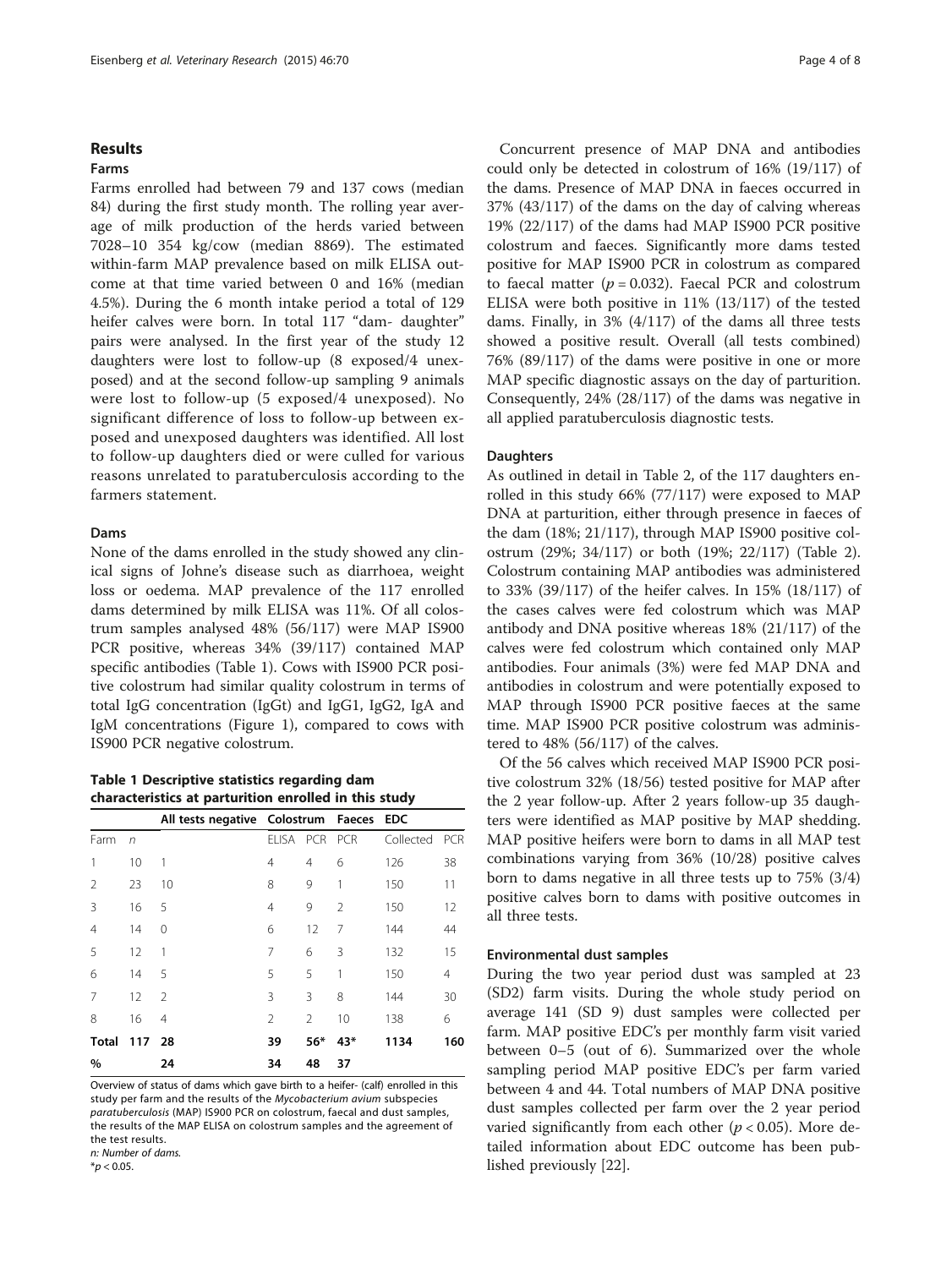<span id="page-4-0"></span>

### Risk factors to become a MAP positive heifer

The cox regression analysis with either of the three exposure definitions did not identify a significant association between MAP exposure and the hazard of MAP DNA positive faeces later-on in life. The exposure to MAP DNA in colostrum revealed a HR 1.17 (CI 0.6; 2.3), the exposure to MAP DNA of faeces a HR of 1.05 (CI 0.6; 1.8) and the HR for the exposure to MAP DNA in faeces and colostrum and MAP antibodies was 1.26 (CI 0.9; 1.9) compared to the unexposed daughters. Therefore, none of the determined risk factors did increase the hazard for MAP shedding significantly. Since the proportional hazard assumption was not violated the difference in risk of MAP infection between "exposed" and "unexposed" did not change over time. Environmental

Table 2 Descriptive statistics heifer (calves) exposure to MAP at parturition

|                         | MAP status dam at parturition | <b>MAP status calves</b> |                 |    |                       |
|-------------------------|-------------------------------|--------------------------|-----------------|----|-----------------------|
| Colostrum<br><b>PCR</b> | Colostrum<br><b>ELISA</b>     | Faecal<br><b>PCR</b>     | N               |    | Positive N % positive |
| $+$                     |                               |                          | 20 <sub>5</sub> |    | 25%                   |
| $+$                     | $^{+}$                        | $^{+}$                   | 4               | 3  | 75%                   |
| $^{+}$                  |                               | $^{+}$                   | 18 5            |    | 28%                   |
| $^{+}$                  | $^{+}$                        |                          | 14 4            |    | 28%                   |
|                         | $^{+}$                        |                          | $12 \quad 5$    |    | 42%                   |
|                         |                               | $^{+}$                   | $12 \quad 0$    |    | 0%                    |
|                         | $^{+}$                        | $^{+}$                   | 9               | 3  | 34%                   |
|                         |                               |                          | 28              | 10 | 36%                   |

Exposure of heifer- (calves) to MAP, as assessed by the dams infection status during parturition, and their cumulative infection status determined by MAP PCR of faeces at 1 and 2 years of age. -: test negative; +: test positive.

exposure defined by the presence of MAP positive EDC's occurred on all farms throughout the study period.

## **Discussion**

Postnatal transmission of MAP to susceptible calves has been described to occur mainly during the first year of life with the highest risk when exposure occurs within the first 6 months [\[1](#page-6-0)[,25](#page-7-0)]. The first days of life may stand out in risk even more through high susceptibility of new born calves and a high likelihood of contact with infectious material during birth, in the calving environment and colostrum uptake [\[4,5](#page-6-0)]. However, differentiating between pre- and postnatal exposure is difficult. Our current study indicates that the MAP status of the dam does not predetermine calves for future MAP shedding when these calves are raised in a MAP contaminated environment.

The different diagnostic tests used in this study to determine MAP status of the dam agreed poorly since only 4 dams were found MAP positive by all three tests. The number of colostrum samples containing MAP DNA was significantly higher compared to the faecal shedding or presence of antibodies. Low test agreement when comparing different diagnostic MAP tests has been reported in literature before; however, these studies compared milk with serum ELISA, milk with faecal culture or milk, blood and faecal PCR [[26](#page-7-0)-[28\]](#page-7-0). Colostrum is not commonly used for the assessment of MAP infection, therefore only little information is available regarding the prevalence of antibody or antigen positive colostrum samples in commercial dairy herds. One recent study found a 130 times higher odds for dairy cows to have MAP antibody positive colostrum at 0 DIM compared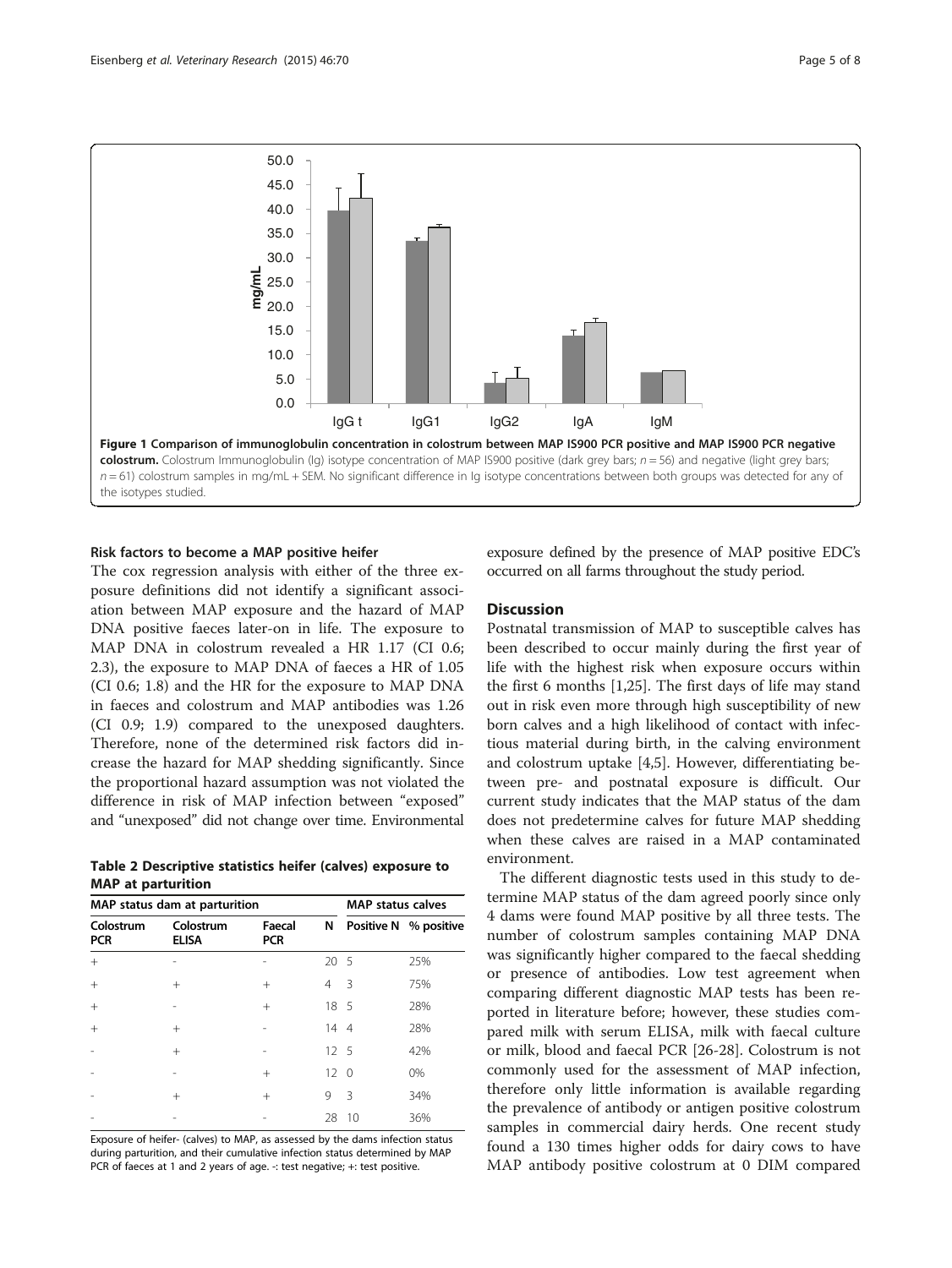to 4 DIM indicating that colostrum would have enhanced diagnostic value [[8\]](#page-7-0). Our current results support these observations as the herd prevalence of MAP was a lot higher when determined by colostrum ELISA compared to milk ELISA. Previous studies on the presence of MAP organisms or DNA in faeces and colostrum indicated a higher number of cows shedding MAP in their faeces compared to MAP DNA presence in colostrum [[6,](#page-6-0)[29\]](#page-7-0). Cows that were heavy faecal shedders were more likely to shed the organism in colostrum than were light decal shedders [[6\]](#page-6-0). In contrast, we identified a significant higher number of cows with MAP DNA positive colostrum compared to faeces. Whether the presence of MAP DNA in colostrum indicates actual shedding or environmental contamination during milking cannot be differentiated. MAP presence in faeces or in the environment signifies a higher risk of exposure without providing information as to actual uptake. In contrast, it is more likely that when MAP DNA positive colostrum was fed to the calf by the farmer during the first day of life MAP has been taken up by the calf.

In earlier research MAP transmission associated with MAP status of the dam was only assessed by one diagnostic test which determined either faecal shedding of MAP by the dam at day of birth, presence of MAP in administered colostrum or positivity for MAP specific antibodies of the dam [\[17,18](#page-7-0)]. These studies failed to identify dam status as a major risk factor for MAP transmission. Other studies reporting an increased risk of transmission by MAP positive dams used serology to classify the dam and enrolled significantly higher numbers of cows [[10,30\]](#page-7-0). These data were often retrospective and failed to pinpoint exposure to a specific moment and could therefore represent an overall measure of environmental exposure instead combined with prenatal transmission. Due to the long incubation period the length of follow-up of the daughters has been identified to be critical [[31](#page-7-0)]. In addition, herd prevalence was shown to be an important confounder indicating that only in low prevalent herds dam status is an important risk factor probably because in high prevalent herds the contamination of the environment is more important for transmission than dam status [[31,32\]](#page-7-0). The current study measured three dam dependent indicators of dam MAP status as point MAP exposure at calving and its relation with MAP transmission to susceptible calves.

One weakness of the study was that due to low sensitivity of available diagnostic tests for determining disease status in individual cows in early disease, misclassification of dam status in the "all test negative" group might have occurred. However, since the objective of the study was investigating if point exposure of the calf at parturition could be identified as a risk factor and these dams were confirmed as not shedding MAP neither in colostrum

nor in faeces at parturition the potential misclassification does not interfere with the research question. This non-differential misclassification of "dam status" would bias the HR towards null. Intra-uterine transmission of MAP has been described to occur in clinical but also in lower levels in subclinical infected cows and was not controlled for in this study [[33,34\]](#page-7-0). Another limitation of the study is the long study period. Even when exposure at parturition was determined it is difficult to differentiate between infection due to exposure to MAP at parturition and infection due to exposure during calf rearing. But due to disease characteristics and diagnostic methods available long follow-up periods are necessary to be able to identify the outcome. It is often stated that calves are most susceptible in the first days of life and transmission occurs most effectively from dam to calf at parturition. However, recent data showed that a clear age dependent susceptibility does not exist because calves up to one year of age were successfully infected with MAP under experimental conditions [[25](#page-7-0)]. But if transmission in the first day of life is most effective the difference between exposed and unexposed daughters is not expected to diminish during calf rearing.

Daughters in this study were followed up to only 2 years of age although MAP is known for its long incubation period [\[1](#page-6-0)]. Nevertheless, during this period the animals were sampled twice and 30% were identified as shedding MAP DNA positive faeces at least once. That faecal positive animals tested negative in subsequent tests is consistent with literature when a peak of MAP shedding in young stock was identified between 7–14 months with a decline afterwards [[35\]](#page-7-0). In addition, diagnosis in early infection has been described as difficult since faecal shedding only occurs in low numbers or intermittently [[36-38](#page-7-0)]. The onset of faecal shedding before the age of 2 years has been shown to be dependent on within-farm MAP prevalence with a maximum of 8 % of the young stock already shedding when MAP prevalence is below 20% as was the case in herds participating in this study (0-16% prevalence) [[39\]](#page-7-0). However, the fact that one third of enrolled daughters were diagnosed as MAP positive at least once during the study indicates that MAP shedding in young stock does occur regularly. These findings are in agreement with recent literature that emphasizes the importance of young stock shedding when MAP control programs are incorporated on a farm [[32,39,40\]](#page-7-0). The shedding of MAP in young stock can also be considered a risk factor for calf-to-calf transmission during young stock rearing although experimental studies have shown that calf-to-calf transmission occurs not frequently and modelling studies show the effect to be limited compared to the effect of the farm environment [\[41-43](#page-7-0)].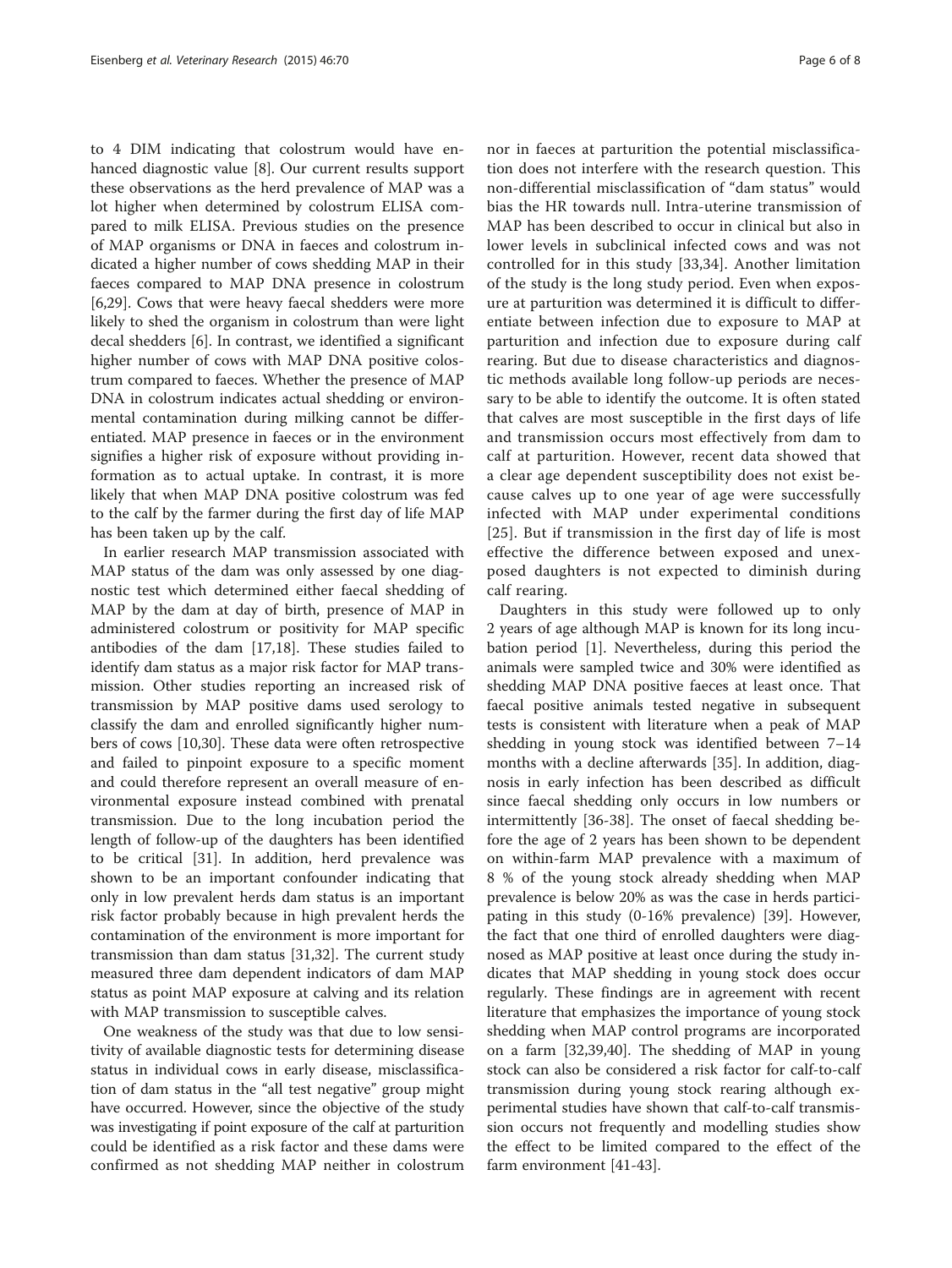<span id="page-6-0"></span>Daughters, MAP positive after 2 years, were born to dams with all combinations of test results, even from those negative in all performed tests at parturition, indicating that the identification of a predominant risk factor when calves are raised in an contaminated environment is difficult. The cox regression model did not identify a significant increase of the hazard to become MAP faeces PCR positive for daughters of MAP positive dams compared to daughters of MAP negative dams. Therefore, the model indicated that neither the uptake of MAP DNA positive colostrum nor the exposure to MAP DNA positive faeces at parturition could be identified as a statistically predominant risk factor. The combined exposure to MAP antibody and MAP positive colostrum which was shown to enhance MAP uptake by Peyer's patches under experimental conditions did not increase the hazard of transmission either [\[44\]](#page-7-0).

The distribution of cases as found in this study where a proportion of only 28% of MAP positive heifers was detected MAP exposed at parturition compared to 40% was MAP unexposed implicates an important role for the environment which has been published to be important before [[10\]](#page-7-0). For example, the OR for a calf being born to a seropositive dam to become seropositive was estimated 3.6. However, when exposure to flush water was added to the model the OR for the effect of exposure to flush water was estimated to be 28.5 whereas dam status was only 6.6. and dam age at birth did not influence the outcome at all [[10](#page-7-0)]. On the other hand, studies looking into the relation between feeding raw colostrum versus colostrum replacer or uptake of MAP positive versus MAP negative colostrum testing the hypothesis that MAP antigen in colostrum might increase MAP infection in exposed calves did not find significant differences [\[11,17](#page-7-0)]. Both studies stated that a post-hoc poweranalysis indicated a lack of power to detect the desired effect with statistical significance. This might be also true for the study presented here where 48% of the calves were exposed to MAP DNA via positive colostrum. The percentage of calves with no potential exposure at parturition was relatively small (24%). In addition, all calves enrolled were potentially exposed to MAP DNA based on environmental testing which indicates a high level of MAP exposure when calves are born and raised in infected herds. Performing a post-hoc power analysis on data presented in this study revealed that when only the measure "MAP IS900 positive colostrum uptake" was used as exposure at birth an incidence difference between exposed and non-exposed of at least 26% would have been necessary to provide sufficient statistical power (>80%) to allow the detection of a difference between calves exposed and not-exposed during parturition at a significance level ( $\alpha$ ) ≤ 0.05. This analysis indicates that on farms with environmental MAP contamination exposure at parturition might not be as important for disease transmission as continuous MAP exposure through the environment which was confirmed by the presence of MAP in dust collected of all farms. The number of positive samples differed significantly between farms and therefore probably the level of exposure.

In conclusion, the results of this study indicated that the hazard for daughters which were MAP exposed at parturition and those which were unexposed to become MAP shedders did not significantly change. Results indicate that on farms with environmental MAP contamination exposure at parturition through MAP DNA containing colostrum or faeces might not be as important for disease transmission as continuous MAP exposure through the environment.

#### Competing interests

The authors declare that they have no competing interests.

#### Authors' contributions

SWFE designed and conducted the study, collected the samples, analysed the data and wrote the draft manuscript. APK designed the study, collected the samples and helped with the laboratory and statistical analysis and with the draft manuscript. VPMG helped with the design of the study and to write the draft manuscript. All authors read and approved the final manuscript.

#### Acknowledgements

The authors thank the farmers for collecting samples during parturition of the dams and for their hospitality throughout the follow-up period. The authors are also grateful to Marina Bouman and Hans Verweij for their assistance in analysing the samples and to Jan van den Broek for his assistance with the statistical analysis. The study was financially supported by "Stichting Mesdag" Zuivelfonds NLTO (Leeuwarden, The Netherlands).

#### Author details

<sup>1</sup>Department of Farm Animal Health, Faculty of Veterinary Medicine, Utrecht University, Utrecht, The Netherlands. <sup>2</sup> Division of Immunology, Department of Infectious Disease and Immunology, Faculty of Veterinary Medicine, Utrecht University, Utrecht, The Netherlands.<sup>3</sup> Department of Veterinary Tropical Diseases, Faculty of Veterinary Science, University of Pretoria, Pretoria, South Africa. <sup>4</sup>Central Veterinary Institute, Wageningen University and Research Centre (CVI-Lelystad), Wageningen, The Netherlands.

## Received: 22 October 2014 Accepted: 11 February 2015 Published online: 19 June 2015

#### References

- 1. Sweeney RW (2011) Pathogenesis of paratuberculosis. Intl Assn for Paratuberculosis Inc. Vet Clin North Am Food Anim Pract 27:537–546
- 2. Nielsen SS, Toft N (2009) A review of prevalences of paratuberculosis in farmed animals in Europe. Prev Vet Med 88:1–14
- 3. Johne's Disease on US Dairies, 1991–2007. (info sheet. 4p, 4/08). [http://www.aphis.usda.gov/animal\\_health/nahms/dairy/downloads/](http://www.aphis.usda.gov/animal_health/nahms/dairy/downloads/dairy07/Dairy07_is_Johnes.pdf) [dairy07/Dairy07\\_is\\_Johnes.pdf](http://www.aphis.usda.gov/animal_health/nahms/dairy/downloads/dairy07/Dairy07_is_Johnes.pdf). Accessed May 7 2015
- 4. Lombard JE (2011) Epidemiology and economics of paratuberculosis. Vet Clin North Am Food Anim Pract 27:525–535
- 5. Windsor PA, Whittington RJ (2010) Evidence for age susceptibility of cattle to Johne's disease. Vet J 184:37–44
- 6. Streeter RN, Hoffsis GF, Bech-Nielsen S, Shulaw WP, Rings DM (1995) Isolation of Mycobacterium paratuberculosis from colostrum and milk of subclinically infected cows. Am J Vet Res 56:1322–1324